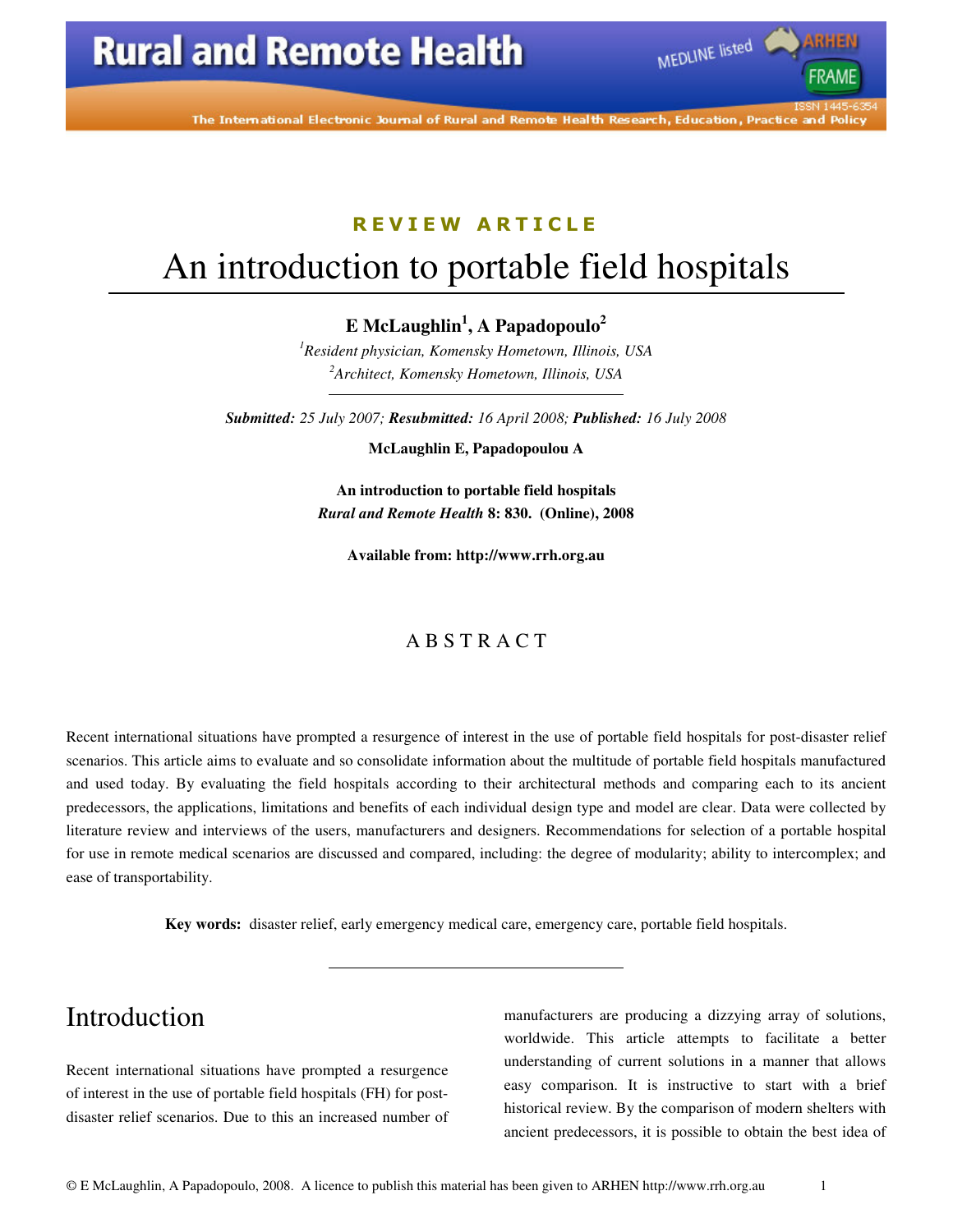The International Electronic Journal of Rural and Remote Health Research, Education Practice and Policy

the applications, limitations and benefits of individual design types and models.

#### *Brief history of portable architecture*

Although there is evidence of pre-historical portable structures, this investigation begins with several of the more prominently documented examples.

**The tipi:** The tipi was a shelter originally used by paleolithic north Americans as shelter while following migrating herds of buffalo (Fig1). A tipi can be described as a lightweight, conical structure with a skeleton of poles braced at the top, and a cladding of sewn animal skins. This structure can be erected in approximately 20 min and is traditionally dragged behind a horse. The conical shape restricts internal space but allows increased resistance to natural elements. The tent was one of the first forms of architecture and still exists, relatively unchanged. The design is believed to have originated from nomadic tribesman of northern Africa<sup>1</sup>.

**The yurt:** The yurt was originally used by Asian inhabitants of the central steppes in their horse-based society (Fig1). The construction consists of a trellised wall with joints that allow a swiveling capability. The joints were traditionally made from rawhide links between poles of wood. The wall was arranged in a circular design, allowing a high degree of stability. When the yurt was erected, the wall was expanded in an accordion manner, then formed into a circular shape. Next, upright central poles were connected to the circular wall. Skins were then draped to cover the entire structure, including the wall. This structure was required to be carried by horses due to its weight but afforded amazing structural stability. Because the skins were separate from the structural framework, the yurt could be adapted from summer to winter weather conditions, simply by changing the thickness of the coverings. The yurt can be erected by three to four people in approximately 30  $min<sup>1</sup>$ .

**The wagon:** The wagon was originally designed for transportation of goods and later adapted into a shelter for occupants (Fig1). Perhaps one of the first and better known examples of such a conversion is the one used by Napoleon, who was know to travel with a wagon outfitted to include resting and dining quarters. The traveling circus performers of the 19th century perfected the use of the wagon as performance space that doubled as living quarters. Traditionally made from wood and drawn behind horses, the wagon had either two or four wheels. The wagon was developed as a practical adjunct by people who spent large amounts of money to outfit a vehicle for travel, thereby avoiding the need to erect separate sleeping quarters. Their end result is a 'turn-key' shelter that does not need to be erected at the time of arrival or broken down before  $\text{ departure}^1$ .

#### Contemporary portable field hospitals

There is a multitude of portable FH manufactured and used today. What follows is a discussion of some of the factors to be considered when making a comparison, summarized in Table 1.

#### *Factors for consideration when evaluating portable field hospitals*

**Category:** Category describes the current shelter's ancestry in terms of the four predecessors of portable architecture: tipi, tent, yurt and wagon. This will allow for easier comprehension and comparison of the structural basis of each shelter.

**Means of transport:** All possible alternatives are included for each of the structure's transportation methods. With mobility being one of the key elements of success of a rapidresponse structure, the more vehicles (car, track, train, boat, airplane, helicopter or human) that can be used to deliver the structure to its destination, the more effective that structure will be. There are three methods of packaging for transportation: individual, pallet or shipping container.

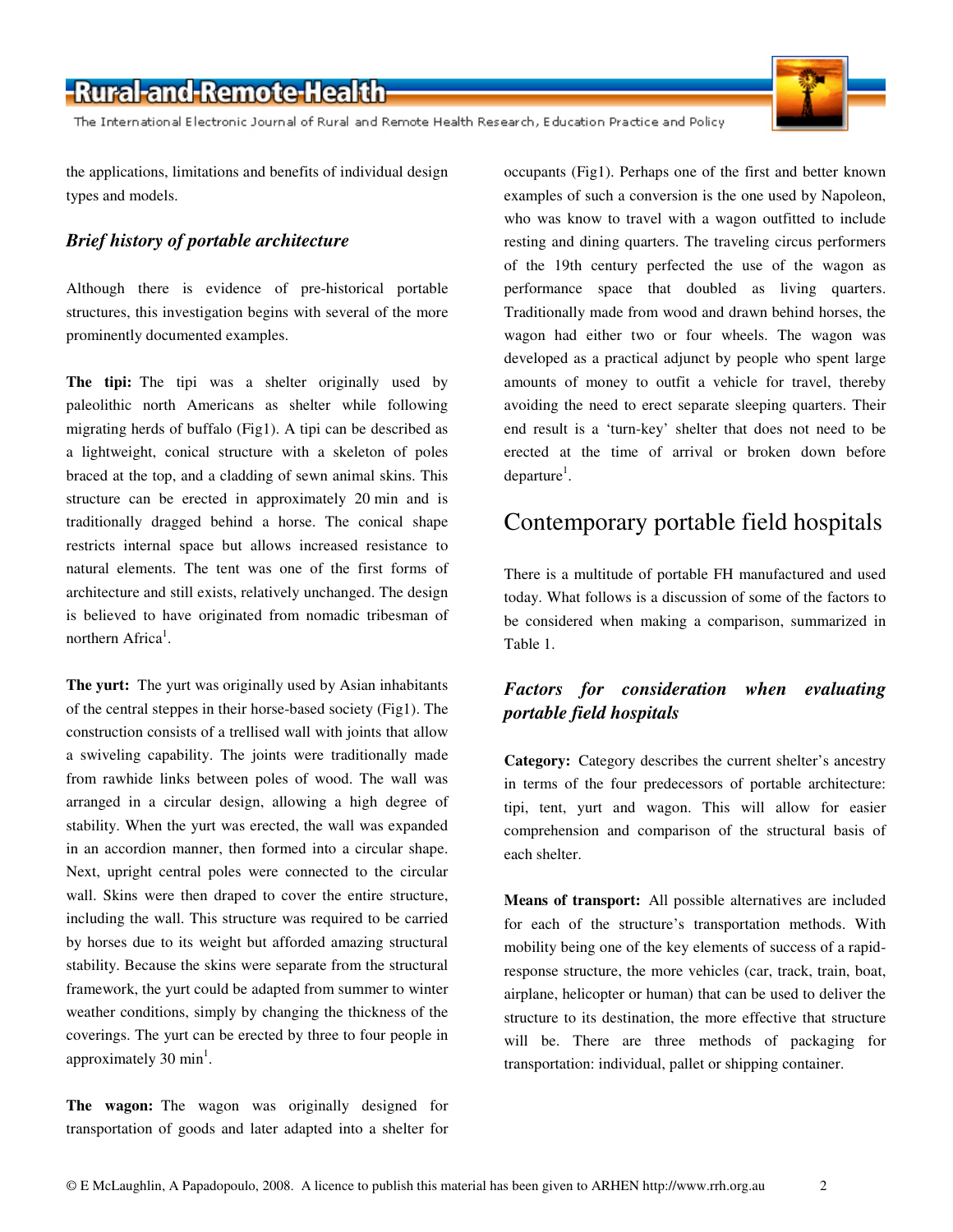The International Electronic Journal of Rural and Remote Health Research, Education Practice and Policy



**Figure 1: Examples of early portable structures, reproduced with permission.**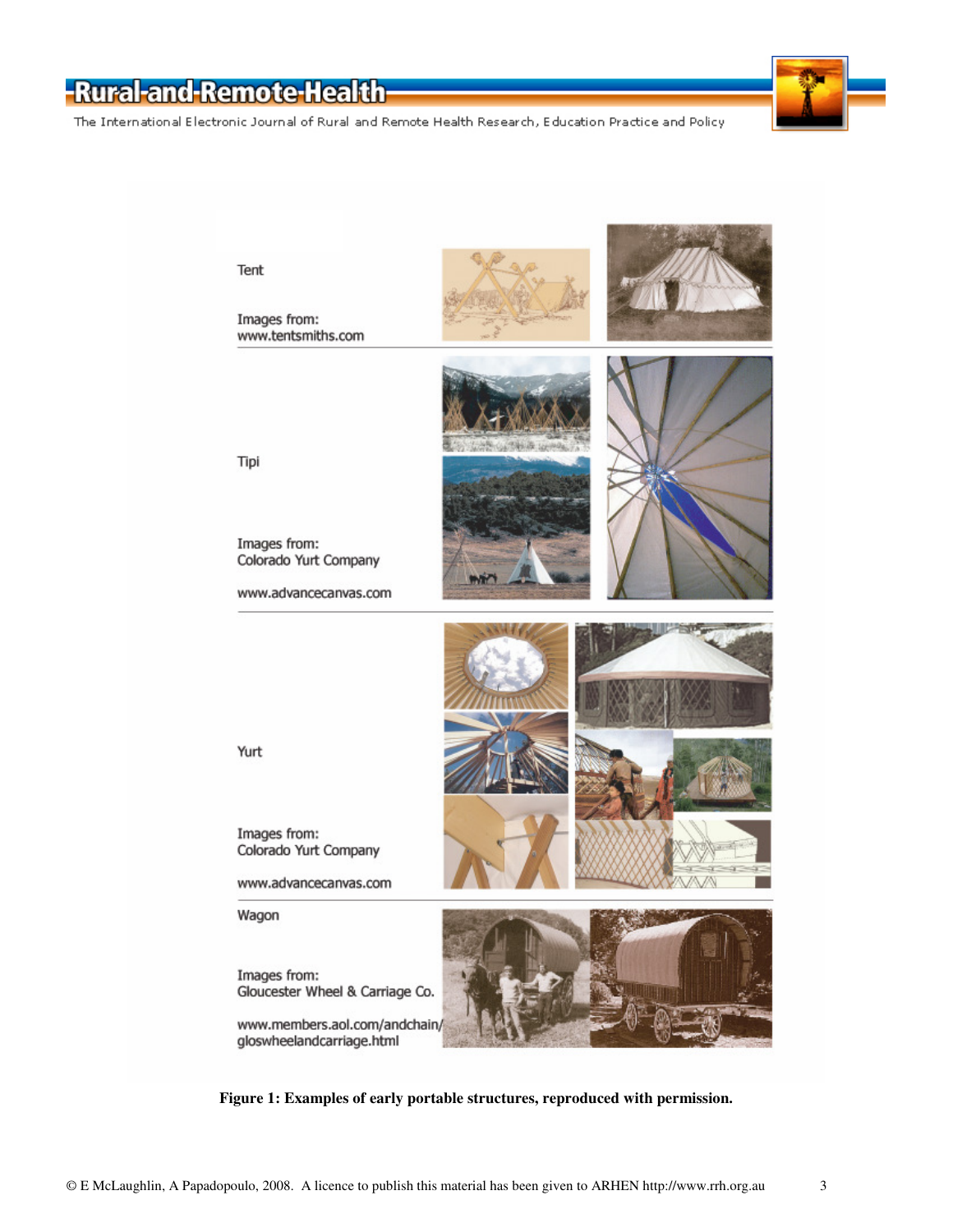

The International Electronic Journal of Rural and Remote Health Research, Education Practice and Policy

*Pallet:* The term 'pallet' is a reference to the internationally recognized ISU shipping pallet with base dimensions of 108' x 88' (274.3 cm x 223.5 cm)<sup>2</sup>. The height is distinguished by the name of the pallet, ISU-90 is 90' (228.6 cm) high, ISU-70 is 70' (177.8 cm) high. The thickness of the pallet varies according to the strength required to carry the load.

*Shipping container:* The term 'ISO shipping container' is a reference to the International Organization for Standardization (ISO) standard shipping container (also referred to as intermodal container), used to transport freight. ISO containers can transport freight in more than one mode (eg by truck and rail, or rail and ship)<sup>2</sup>. ISO containers are manufactured in standard sizes.

**Transportation size:** This is the size of the shelter when stored for transport, an important measurement that influences the transport method available. The transport method determines response phase speed, efficiency and cost, among other factors.

**Weight:** The shelter's transport weight, unloaded and without additional equipment such as HVAC (heating, ventilation and air conditioning) systems dramatically influences the transport method chosen.

**Size when deployed:** The size of the shelter when deployed and ready for occupancy assists in designating its most appropriate usage.

**Footprint to deployed ratio:** This common measurement is used to determine the efficiency of a shelter. The ratio consists of the shelter's area (packed) in transport mode (named 'footprint'), divided by the area of the shelter when deployed. A larger denominator (deployed) with a smaller numerator (footprint) indicates a more efficient and desirable shelter.

**Time to deploy:** The manufacturer's reported time to erect/deploy the shelter from transport mode.

**Number of people needed to deploy:** The manufacturer's reported number of people required to deploy the shelter from transport mode.

**Modularity:** A reflection of how and if the shelter can be attached to others, forming a complex for increased occupancy area.

**Adaptability:** A reflection of the shelter's ability to be adapted for tasks other than those for which it was designed. Included is the shelter's ability to be deployed in adverse ground conditions, such as over debris or on uneven ground.

**Security:** The shelter's ability to provide security for the occupants (eg protection from theft or attack) reflects the material used in construction, and demonstrates unique structure.

**Number of patients:** This is an estimation only because the number of patients accommodated can vary greatly, based on the treatment requirements. This factor is compared in the table in order to illustrate design limitations of individual shelters, due to wall positioning and usable floor space. Sphere project guidelines<sup>3</sup> were used to determine the footor meters-squared requirements of a patient in a ward-like setting. Sphere Project guidelines state a minimum of  $3.5 \text{ m}^2$ per person of covered area<sup>3</sup>.

**Life span:** The manufacturers report the length of time the shelter can function once deployed, as well as the number of times the shelter may be deployed and re-transported. Repair and maintenance by the manufacturer is also noted, if the information was available.

**Shelter from the elements:** The majority of shelters reviewed are in use by various military forces world-wide. For this reason, the shelters must comply with various military specifications on heat and cold insulation, snow load and wind gusts. These are detailed for each individual shelter, when the data was available.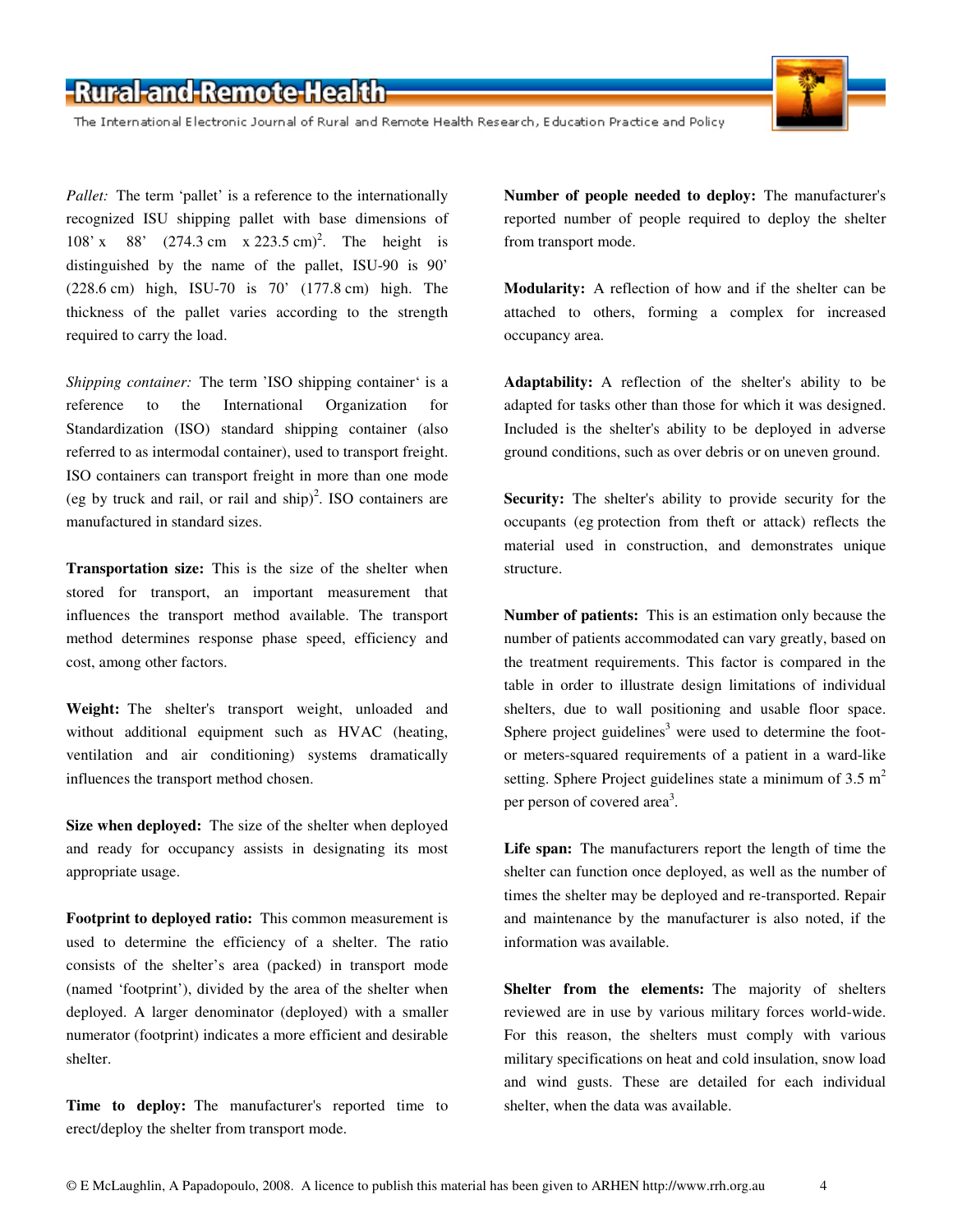

The International Electronic Journal of Rural and Remote Health Research, Education Practice and Policy

|                                                          | <b>Tents</b>             |                     |                                | <b>Flat Packs</b>   |                        | <b>Containers</b>  |                       |             | Inflatable                           |
|----------------------------------------------------------|--------------------------|---------------------|--------------------------------|---------------------|------------------------|--------------------|-----------------------|-------------|--------------------------------------|
| Characteristic                                           | Cone/<br><b>Triangle</b> | Dome                | Rectangular                    | Accordion           |                        | Soft shell         | <b>Hard shell</b>     |             | Dome                                 |
| Company                                                  | Liberty                  | Drash               | Blu-Med                        | Vekkla              | AAR                    | <b>AAR</b>         | AAR                   | Vekkla      | $\blacksquare$<br>USA<br><b>ITEK</b> |
| Model                                                    | M <sub>1934</sub>        | ∽                   | Medical<br>Disaster<br>Shelter | Liberty             | AES                    | <b>MECC</b>        | <b>HELAMS</b>         | Single      | ITEK - USA                           |
| Category                                                 | Tipi/Tent                | Yurt/Tent           | $\mbox{Tent}$                  | Yurt                | Yurt                   | Wagon              | WagonYurt             | Wagon/Yurt  | $\ensuremath{\text{Tent}}$           |
| Means of transportation                                  | $ID -$<br>S, H, P        | $PS$ , ID -<br>S, P | $PS$ , ID $-$<br>S, H, P       | PS, SC,<br>$ID - S$ | $PS$ , ID -<br>S, H, P | $SC - S$ , H,<br>P | $SC - S$ , $H$ ,<br>P | $SC-S$      | PS, ID-S                             |
| Transport. Size $(m^3)$                                  | $0.14 +$ Pl              | $4.6 + T$           | 0.6                            | 6.8                 | 7.8                    | 35.96              | 25.04                 | 36.1        | 38.5                                 |
| Weight (lb/kg)                                           | 150/68                   | 1600/727            |                                | 1984/902            | 3300/1500              | 8000/3629          | 6000/2727             | 6615/3007   |                                      |
| Size deployed $(m^3)$                                    | 79.45                    | 390.3               | 183.3                          | 37.7                | 93.82                  | 99.15              | 69.56                 | 91.67       | 14,177                               |
| Footprint : deployed<br>ratio $(m^2/m^2)$                | 1:98.5                   | 1:54                | 1:25.25                        | 1:5.7               | 1:12                   | 1:2.75             | 1:2.77                | 1:2.54      | 1:124.8                              |
| Time to deploy (min)                                     | 45                       | 30                  | 35                             | 10                  | 90                     | $10-15$            | 20                    | 10          | 20                                   |
| No. people to deploy                                     | 7 <sub>U</sub>           | 6U                  | 4 U                            | 2U                  | 4 Tr                   | 2U                 | 2U                    | 2U          | 1 <sub>U</sub>                       |
| Tools required for<br>deployment                         | <b>NS</b>                | Air<br>bladder      | <b>NS</b>                      | <b>NS</b>           | <b>NS</b>              | <b>NS</b>          | <b>NS</b>             | <b>NS</b>   | Air comp.<br>& gen.                  |
| Modularity                                               | N/A                      | V                   | $V +$                          | V                   | $V +$                  | $V_{+}$            | $V +$                 | V           | V                                    |
| Adaptability                                             | $\mathbf L$              | L                   | Hg                             | L                   | $\overline{M}$         | Hg                 | Hg                    | Hg          | L                                    |
| Accessories                                              | N/A                      | $\mathbf Y$         | $\mathbf Y$                    | $\overline{Y}$      | $\mathbf Y$            | $\mathbf Y$        | $\mathbf Y$           | $\mathbf Y$ | $\mathbf Y$                          |
| Security                                                 | L                        | L                   | $\mathbf L$                    | Hg                  | $\mathbf M$            | $\mathbf M$        | Hg                    | Hg          | $\mathbf L$                          |
| $Cost*$ (US\$)                                           | 1,775                    |                     | 26,000                         | 10,500              | 63,273                 | 60,205             | 94,535                | 195,000     |                                      |
| $No$ of patients                                         | 6.8                      | 29.3                | 17.2                           | 4.2                 | $\overline{11}$        | 11.65              | 8.7                   | 10.7        | 531.6                                |
| Life span (years)                                        | $\mathbf{1}$             | 5 W                 | 20                             | $7 + Mn$            | $20 + Mn$              | $20 + Mn$          | $20 + Mn$             | $7 + Mn$    |                                      |
| Sheltering from<br>elements - military<br>specifications | N                        | Y                   | $\mathbf Y$                    | $\mathbf Y$         | Y                      | Y                  | Y                     | Y           | $\mathbf N$                          |

#### **Table 1: Factors to be considered when making a comparison of portable field hospitals**

H, Can be transported by helicopter sling; Hg, high; ID, individual (can be transported without pallet or container); L, low; M, medium; Mn, factory maintenance; N, no; N/A, not applicable; NS, not specified; P, shelters that are parachute capable; Pl, poles are packaged individually; PS, pallet separate (the structure(s) and the pallet are two separate parts); S, be transported via tractor/trailer, rail, ship and airplane; SC, shipping container (where the shipping container is the shelter); T, trailer; Tr, need for trained personnel, with prior experience deploying the shelter; U, may be deployed by untrained personnel; V, modularity via vestibules only to the same company model; V+, modularity via vestibules to other company models; W, manufacturer's warranty; Y, yes. \*As at 2007.

#### *Individual shelters*

Having reviewed the summary of the attributes of contemporary shelters, for the purposes of comparison, three specific examples will be examined in greater detail. Due to their ability to intercomplex, ease of mobility and footprint to patient housing ratio, the following shelters will be described:

- AAR Mobile Expandable Container Configuration (MECC)
- Vekkla single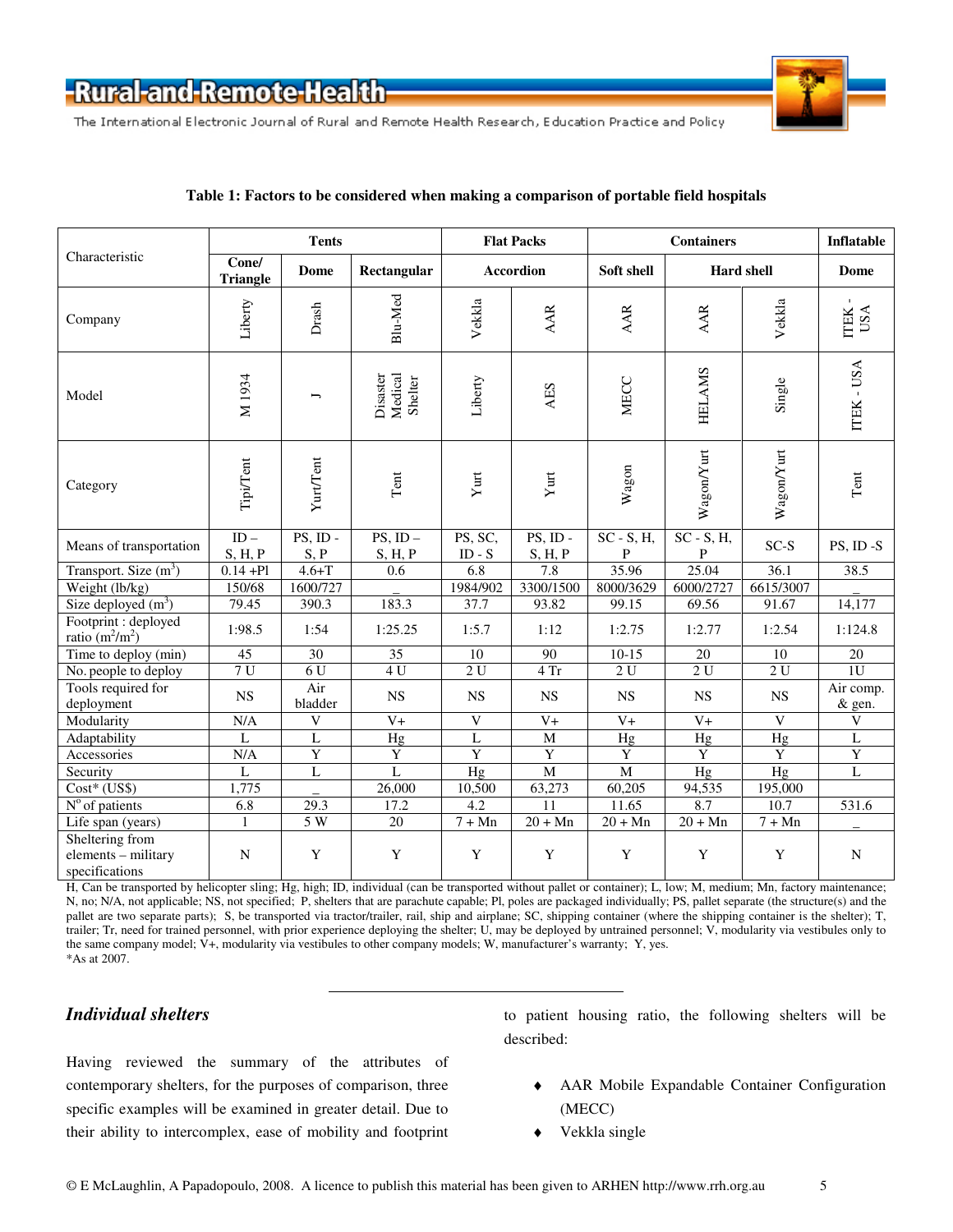The International Electronic Journal of Rural and Remote Health Research, Education Practice and Policy

♦ Alaska shelters/Blu-med AKMSS/disaster medical facility.

**AAR Mobile Expandable Container Configuration:** The Mobile Expandable Container Configuration (MECC), as its name suggests, is a container that expands into a shelter<sup>4</sup>. When packed, it is easily transportable due to the standard 20' ISO dimensions of the container. Transportation alternatives that the container provides include tractor/trailer, rail, ship and plane. In addition, the MECC can be attached to a helicopter sling. Due to an innovative wheel system that AAR manufactures, the high speed mobility wheel set<sup>4</sup>, the container can be towed directly behind a tow-capable vehicle.

This towable container with storage space is, in principle, a wagon. As was its predecessor, the MECC is a turnkey shelter, with minimum assembly requirements upon arrival at the site. Indeed, MECC has adopted the wagon's ability to contain all necessary equipment, not just what is needed for the shelter's assembly.

In modern times, when the demands for efficiency pressure manufactures to devise solutions for cheaper and faster transport, the wagon's one-to-one footprint to deployed ratio was not considered financially and ergonomically viable. The MECC overcame this obstacle by allowing the sides of the container to expand, thus providing a usable floor area almost three times larger than its container.

While in shipping mode, the MECC resembles an ordinary container. The hard shell is manufactured using lightweight sandwich panels, allowing for strength while reducing transport weight. The panels can vary in thickness and material, which makes them adaptable to clients' needs. The panels can be constructed from materials such as fiberglass, woven glass, graphite and aluminum for the facings and honeycomb fiber, aluminum, PCF or solid balsa wood for the core. The most commonly used composite consists of aluminum facings and a balsa wood core. This combination provides maximum insulation, because wood prevents the creation of the cold-bridge phenomenon (where poor thermal insulation between the exterior and interior faces of a wall encourages condensation to form) and balsa is extremely lightweight.

Upon arrival at the site, the MECC is a box, which needs 15 min and two people to deploy into operational status. There is no need for special equipment because the transformation occurs through the use of hand cranks. The two sides of the container are lowered, becoming the extended floor of the shelter, while the soft wall cover unfolds and stretches over a quick-erect, lightweight steel frame, becoming the wall and the roof of the extended sides. Retaining the roof and two non-expanding sides as hard surfaces, the MECC maintains its structural durability. In addition, this allows for rigid foam insulation, used in the ceiling, the walls and the folded-down floors, as well as insulated steel panel doors. This provides better temperature control inside the shelter. Furthermore, this design allows for equipment to be mounted and protected within the hard core of the shelter during transport, thus eliminating the need for reconfiguration upon deployment. This ability to secure items within the shelter includes permanent fixtures such as washbasins and impact-resistant lighting, as well as temporarily fixed items such as medicine carts, portable Xray machines and other equipment. The floor features a vinyl sheet surface with a plywood sub-floor and embedded cargo hold-down tracks. The hard-sided walls are covered with plastic laminate panels on the interior. Soft-sided walls are constructed from durable UV-resistant and waterproof fabric with an opaque insulation layer and inner liner. This combination of interior surfacing allow for ease of maintenance and house-keeping. A vestibule system, using velcro combined with zippers, allows the shelter to interconnect with other AAR designs, as well as Alaska shelters.

Accessories for the MECC can include an HVAC system, electrical panel for lighting and power distribution, electrical outlets in 110v or 220v current, water and utility ports, plumbing and mechanical systems for sewage, and haz-mat drainage. The facility is highly customizable from the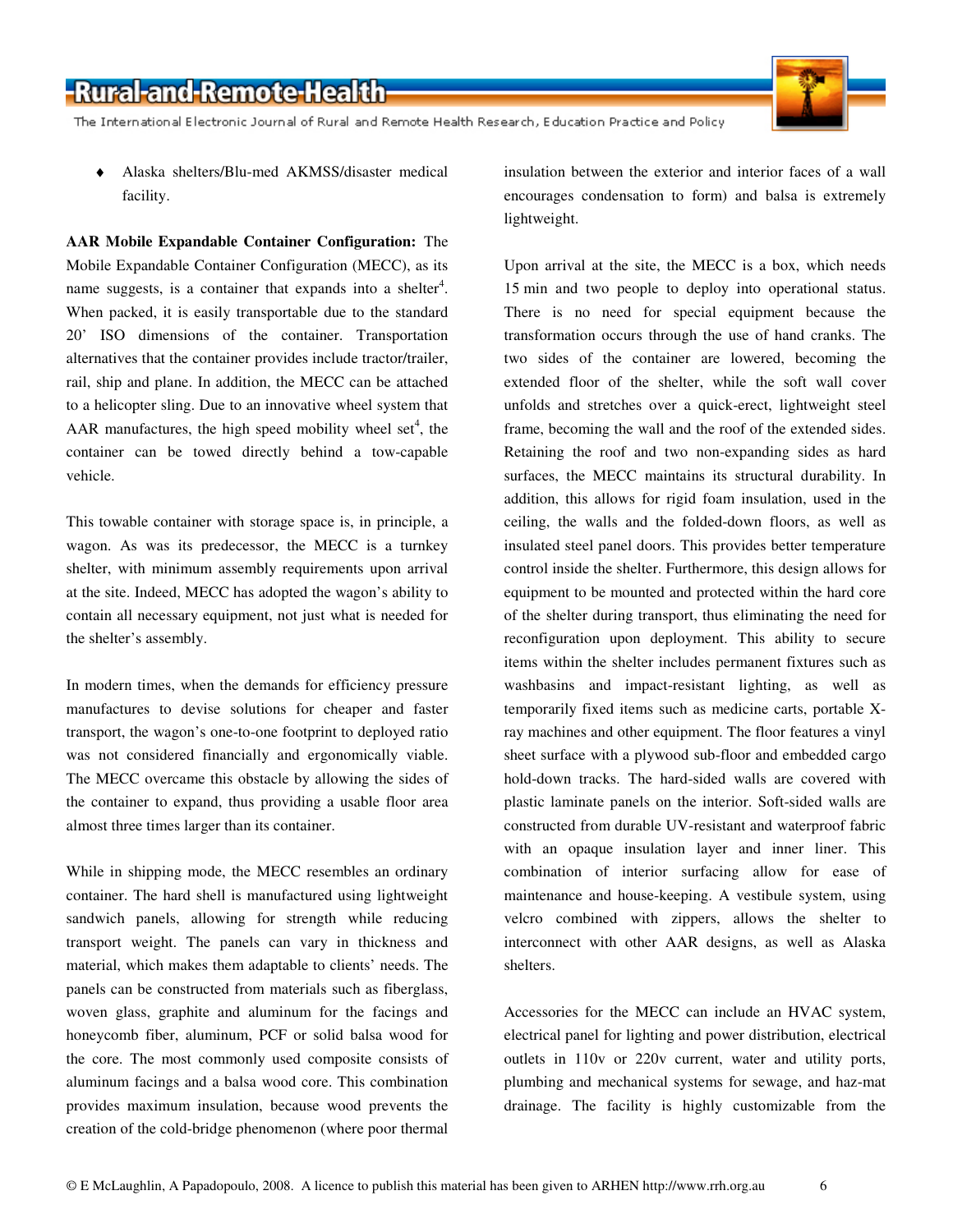The International Electronic Journal of Rural and Remote Health Research, Education Practice and Policy



manufacturer, designed around the individual user's needs, including windows, colors and additional egresses.

The adaptability of the MECC includes potential use of external jacks for deployment and leveling over uneven terrain and above water or hazardous materials. Alternatively, it can be directly deployed on the trailer bed of a truck.

The MECC can be easily adapted to use as a command post, barracks or medical facility. The shelter is easily transported, durable and has an ability to withstand harsh climactic conditions, providing a secure facility for personnel and patients. It has a 20 year lifespan and can be maintained by the manufacturer.

**Vekkla Single:** The Vekkla Single is a wagon-based design with hard sides, both in transport and when deployed<sup>5</sup>. The shelter transports as a solid 20' ISO container and expands on site to reveal a 1:3 footprint to deployed ratio. The technology allowing the shelter to expand on site is borrowed from the yurt. Powerful arms (hydraulically or manually operated) allow the walls to be raised and then positioned to form additional space (Fig2).

Due to its hard shell, the Single is best suited to providing a secure work environment in foul weather conditions and civil unrest. The ability to transport equipment within the shelter, as well as have equipment pre-placed for use once erected, makes the Single a turnkey operation that is easily assembled on site. Assembled by two people in 10 min without special tools, the Single yields a  $37 \text{ m}^2$  work area once expanded.

The roof, wall and floor panels are of composite design with high-density polystyrene foam core and glass fiber reinforced polyester surface. Accessories include a generator, HVAC system, water and sanitary facilities, but these are not included in the base purchase price. The hardsided design allows good climate control, maintaining inside temperatures of 20-25° C, while ambient temperatures vary between -30 and 45° C.

**Alaska Shelters/Blu-Med AKMSS/Disaster Medical Facility:** Alaska Shelters/Blu-Med manufactures tents for a variety of military and civilian uses<sup>6</sup>. The AKMSS is a shelter used by the US military, while an identical disaster medical facility is the civilian version manufactured by Blu-Med. The AKMSS is a tent-based design; however, instead of wooden poles and cloth, vinyl fabric is used to cover an aluminum support frame (Fig3). The ability to pack four shelters per pallet gives a compact, easy to transport package yielding a total living area of 241  $m<sup>2</sup>$  per pallet. The footprint to deployed ratio of 1:25 shows the compact nature of the shelter, and is matched by a large usable area, once erected. The 35 min, four-person deployment requires basic tools (included in the transport package).

The Alaska Shelters tents are known for their durability in inclement weather. The portable medical clinic on Mount Everest staffed by the Himalayan Rescue Association has chosen this shelter for its performance in foul weather and transportability<sup>7</sup>. This tent has an ability to withstand 100 miles/h (160 km/h) wind gusts, 20 lb (10 kg) snow load and maintain interior temperatures between 50 and 74° F (9.99° C and 23.3° C) with ambient temperatures of -25 to 120° F( -31.6° C to 48.8° C).

AMKSS tents can be fully inter-complexed with other Alaska Shelters, as well as AAR designs through a vestibule system. An additional unique feature of Alaska Shelters is the ability to be chemically hardened, once deployed. This ensures a lifespan of over 20 years, once in place. Generators, lighting and electrical outlets are available as accessories.

This shelter system does not allow for transportation of equipment pre-packed within. This inability requires additional transport space for mission equipment. An AKMSS is an ideal solution to housing a larger number of patients in a ward like setting. The ease of transportation, large footprint to deployed ratio, durability and ability to interconnect with shelters from other manufacturers are all potentially valuable features.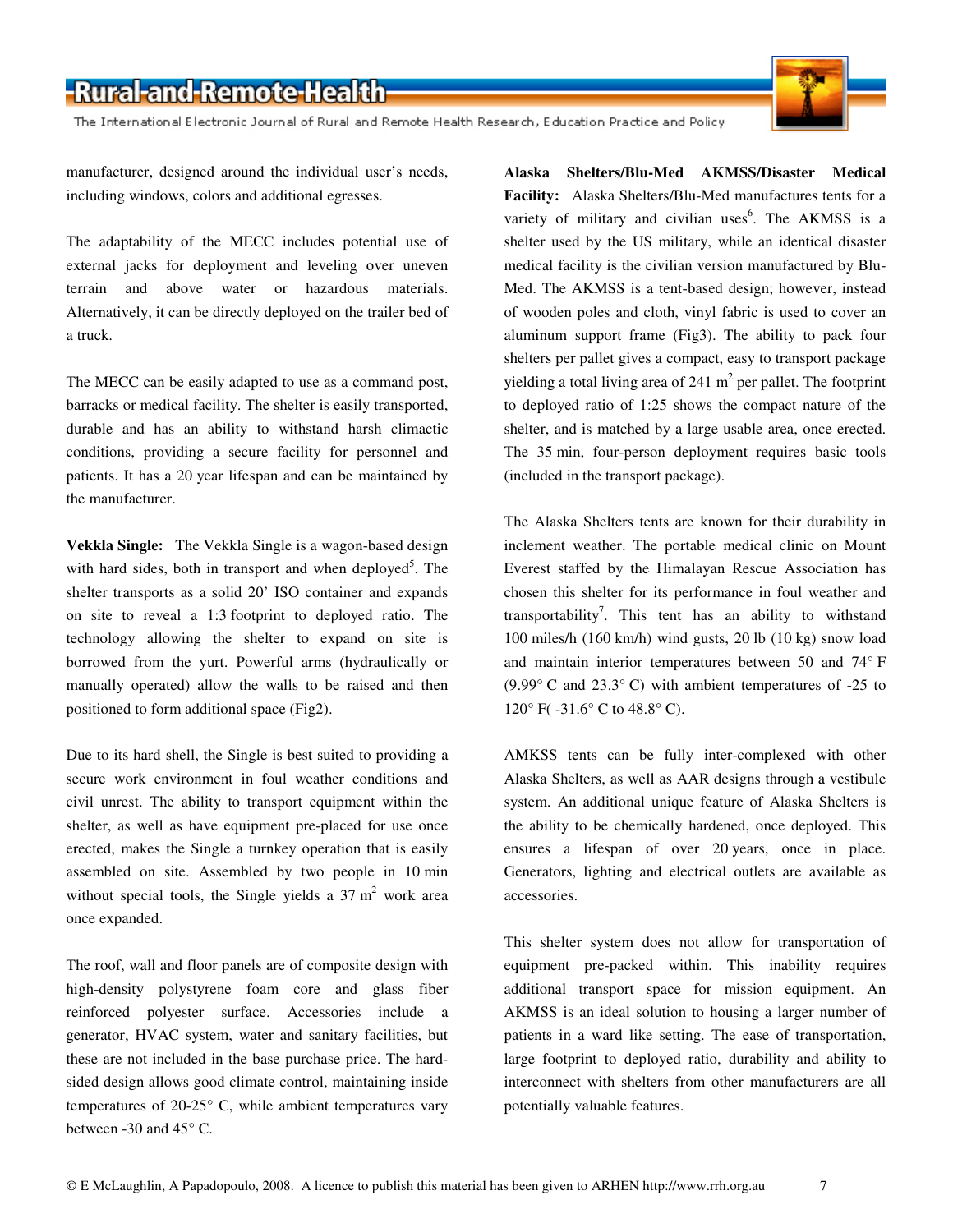The International Electronic Journal of Rural and Remote Health Research, Education Practice and Policy



**Figure 2: The Vekkla Single.**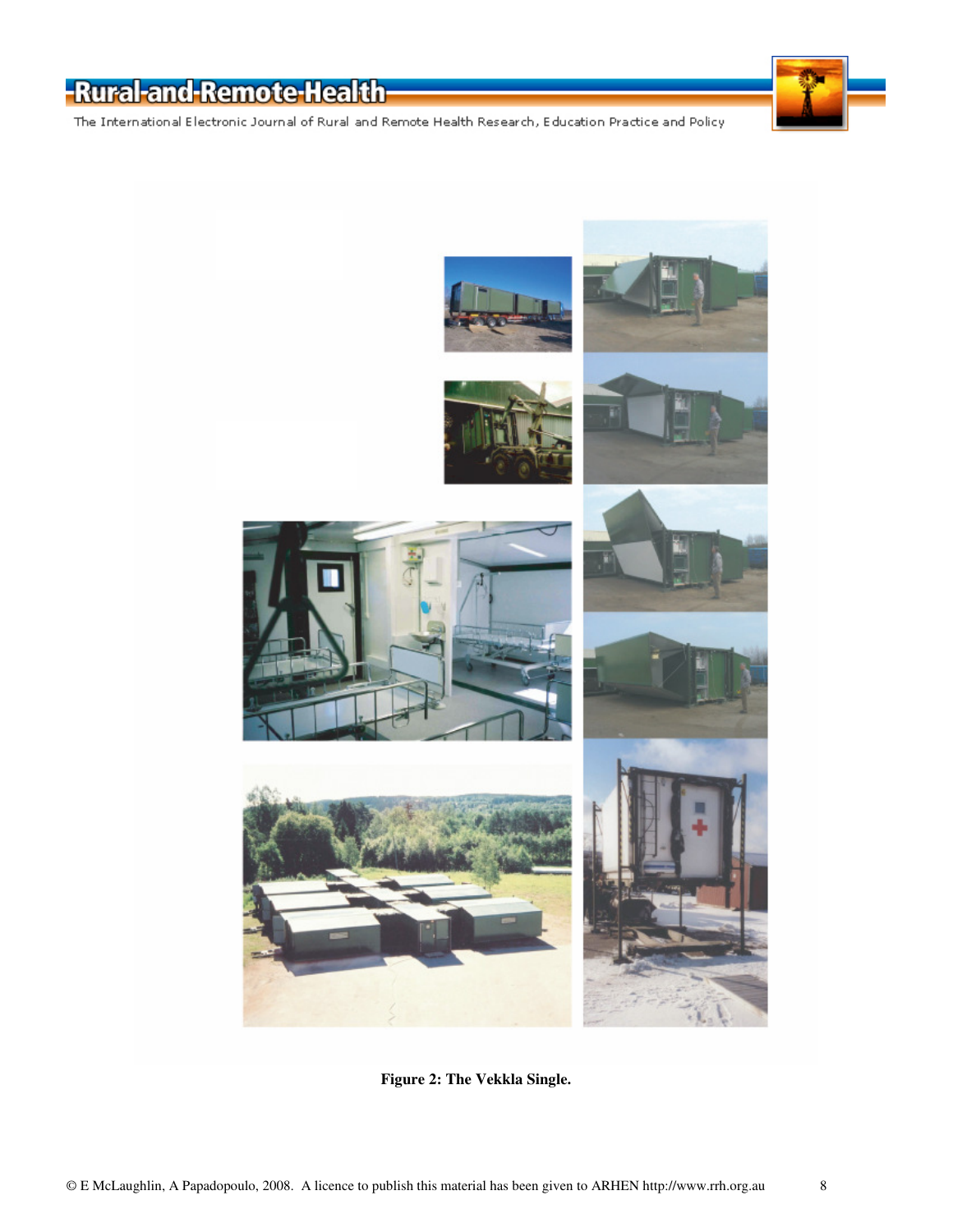The International Electronic Journal of Rural and Remote Health Research, Education Practice and Policy



**Figure 3: The Blu-Med AKMSS/Disaster Medical Facility, reproduced with permission.**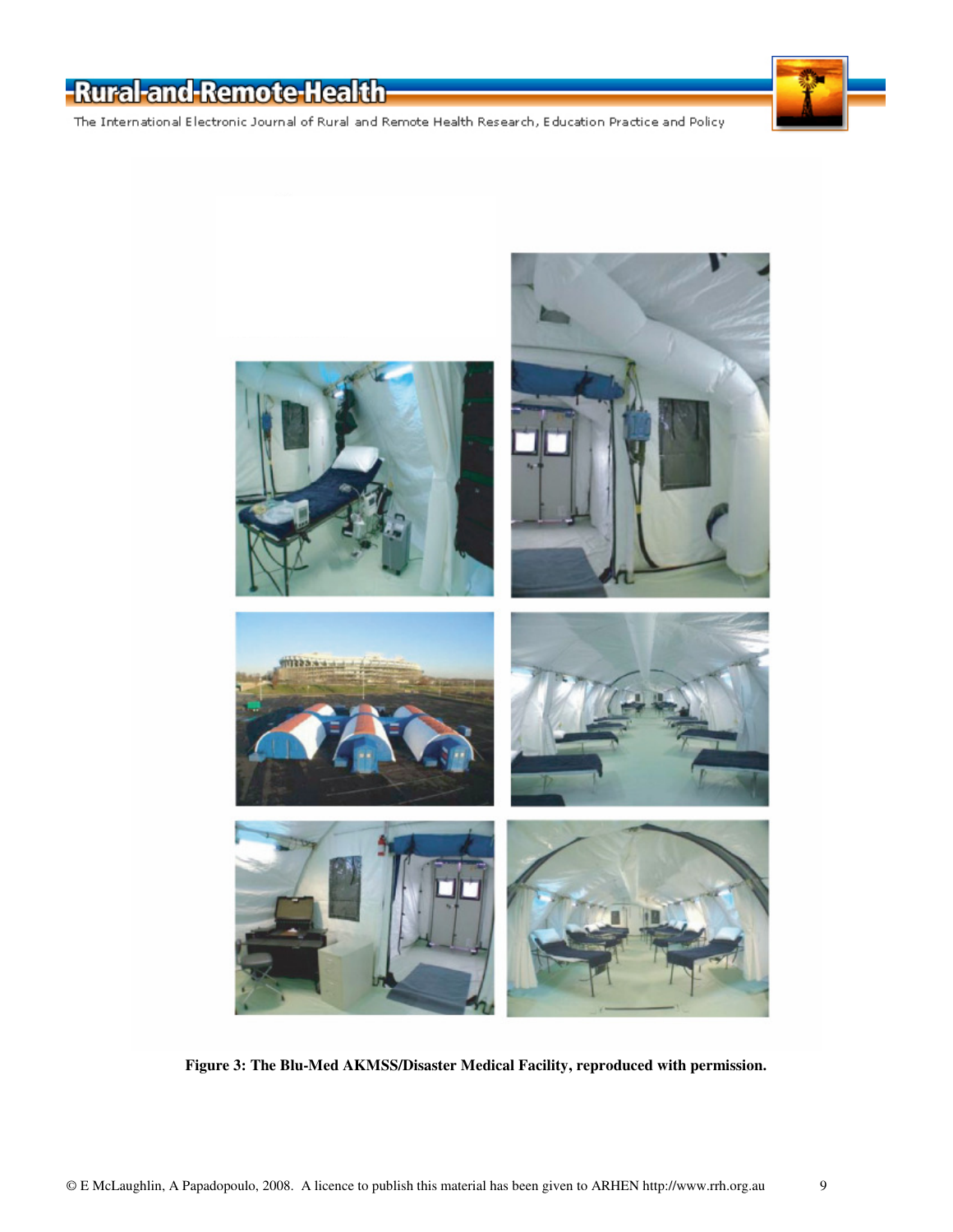The International Electronic Journal of Rural and Remote Health Research, Education Practice and Policy

#### *Field use*

While a portable FH is not needed for every response, any scenario where existing medical facilities might be damaged, destroyed, over burdened or inaccessible, require consideration of a portable FH, especially in remote scenarios.

Purchase cost is the primary reason why non-government organisations are not using portable FH (S Tomlin [International Medical Corps], pers. comm., 2004). This cost, while initially high, may be justified by the lifespan of the shelters, and the decrease in transit time for patients from rescue sites to existing hospitals.

#### Discussion

The first 24-48 hours after a disaster require a level of care different from that offered by a standard outpatient clinic. Field hospitals operating in this time frame provide what the Panamerican Health Organization /WHO terms 'early emergency medical care'. The FH must be capable of providing care at the level of existing hospitals (presumably incapacitated, overwhelmed or inaccessible). This care should include the ability for basic surgery, advanced cardiac life support and advanced trauma life support, as well as have a supply of equipment and medicine suitable for at least 72 hours of unassisted operation<sup>7</sup>. This facility should include the ability to house patients in a ward-like setting sheltered from the elements, as well as the capability for treating and housing critically ill patients who require surgery and advanced resuscitation. The staff of such a hospital should be housed adequately and in direct proximity to the FH. An FH selected for such service should be adaptable to unknown conditions and patient requirements. A highly customizable FH with the ability to be easily transported and erected to provide a self-sufficient and ergonomically suitable work environment is the key.

Our recommendation is based on several assumptions, such as access to suitable and ready transport. A C-130 cargo plane is the recommended method of transport due to ease of availability, cargo capacity, fuel performance, short runway capability and durability. A C-130 configured for cargo transport can carry 5 full pallets fully closed or 6 pallets with the rear door ramp open<sup>8</sup>. Our recommendations are based on 5 pallet positions and a secured load, door closed.

#### *Recommendation*

The AAR MECC combined with Alaska Shelters AKMSS tents is an excellent example of such an FH. The AAR MECC has the ability to provide an operating theatre and ICU facility, in a secure and easily transported package. The nature of the MECC's design also allows for the secure transportation of required equipment within the structure, without the need for sacrificing additional cargo space. The WHO Essential Drugs Kit from Missionpharma<sup>9</sup> fits easily within, at a measurement of  $3.32 \text{ m}^2$  and  $806 \text{ kg}$ . The kit is broken down into 24 separate and smaller boxes.

A structurally reinforced unit, such as the MECC, is ideal for treating acutely ill patients, due to the adaptability, ability to have running water within and access to electrical outlets powering required equipment such as ventilators, Bovey machines etc. The use of structurally reinforced facilities such as the MECC are impractical for housing non-acute patients due to cost, space availability and transportation requirements.

The combination with Alaska Shelter's AKMSS tents provides a ward area to house less acutely ill patients who require observation and care above an outpatient level. The ability to transport four AKMSS tents per pallet gives an amazing 2600 feet<sup>2</sup> (792 m<sup>2</sup>) per pallet of usable ward space and shelter. For ease of transportation, two AKMSS shelters are advised, initially. These two AKMSS shelters will provide 1300 feet<sup>2</sup> (396 m<sup>2</sup>) of ward space. By using bunkbed configuration, the number of patients housed can be doubled. The two-shelter system complexes together via



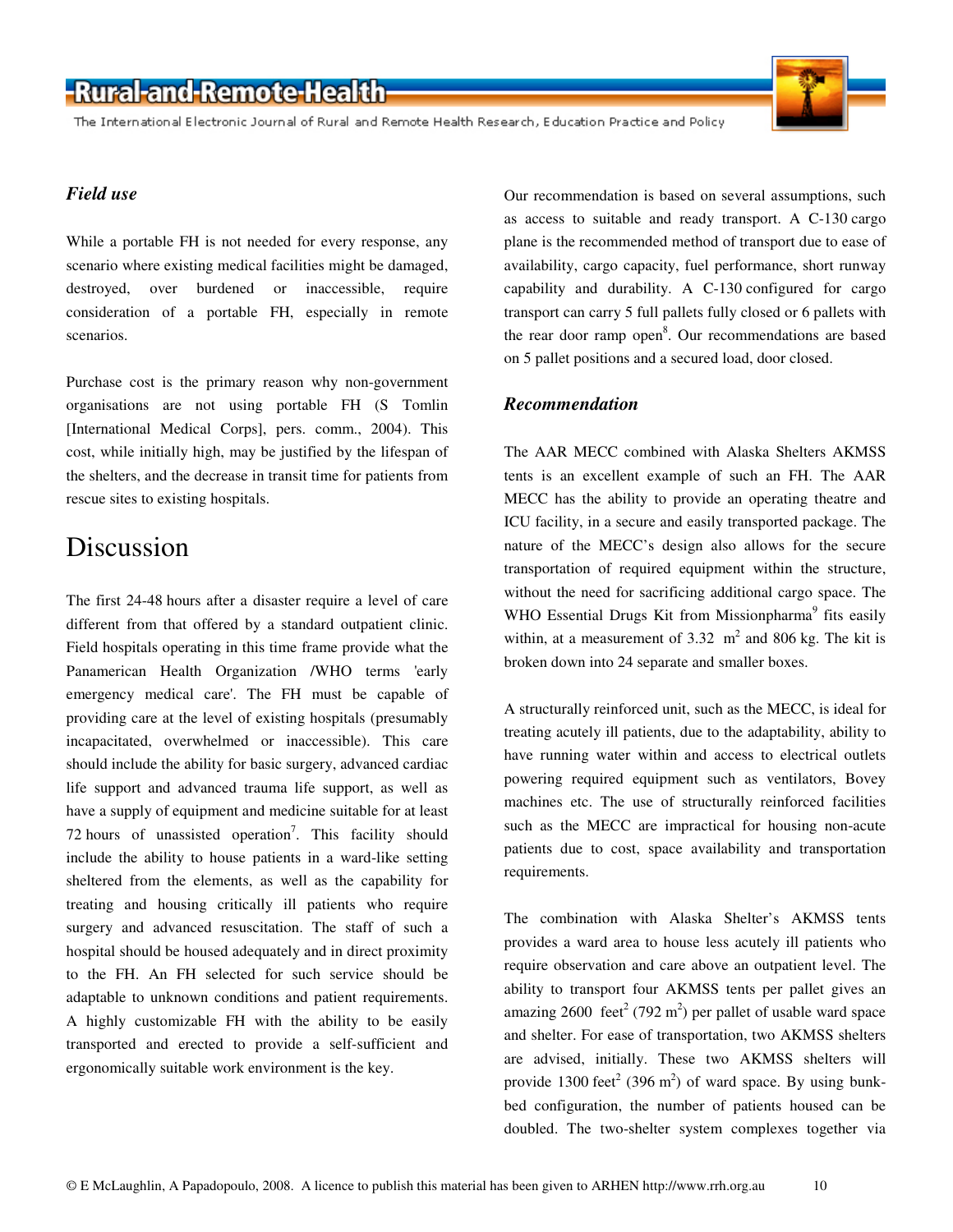The International Electronic Journal of Rural and Remote Health Research, Education Practice and Policy

vestibules, and can be erected entirely in 35 min using eight people. This provides a completely enclosed hospital.

Housing FH staff is a requirement that is often overlooked. During initial responses the staff will be spending the majority of time working and often sleep in shifts, using the same bunks as those who are up and working. AAR ISU-90 containers can be configured for a sleeping area with bunk beds to house four staff at a time, in a secure, hardwalled environment. This staff sleeping quarters can also include communications equipment. Shower/cleansing facilities for staff and patients are an often overlooked requirement. AAR produces an ISU-90 container that is capable of holding 4 showers, accessible from 2 separate doors on either side. By having separate showering areas, patient and staff areas are kept separate.

The combination of the Alaska Shelters and a MECC allows for a C-130 plane to transport all required facilities in one trip, with the MECC occupying 2.5 pallet positions, two AKMSS tents taking one-half pallet position and the two ISU-90 containers for staff housing and showering facilities taking the last two pallet positions. The required medical equipment is safely stored within the AAR shelters, eliminating the need for additional space. The result is one cargo plane carrying 1300 feet<sup>2</sup> (396 m<sup>2</sup>) of ward space, an ICU/surgery area of 400 feet<sup>2</sup> (121.9 m<sup>2</sup>); secure staff and communications shelter, patient and staff showering facilities and required medical equipment.

The modularity of these shelter systems allows for a highly customizable system that has the ability to interconnect and adapt to any required scenario and additional incoming shelters. The initial team can perform an assessment of needs and request additional modules while still providing initial emergency medical care, avoiding time wasted in initial assessment that may jeopardize the operation $10$ . Drawbacks to this system include cost, transportation difficulties and sustainability.

#### Conclusion

This article was developed to assist those involved in using and designing portable FH. The most prominent FH currently made and used have been evaluated (Table 1). The use of FH will only increase in the future as cities grow in size, with the distance to medical centers becoming critical for outlying populations. In addition, locations once considered remote are now being occupied. First-response healthcare teams need not only need to be educated in the provision of care in remote or resource poor areas, but they must also be familiar with the equipment they will encounter.

Today's portable FH allow current technology to be brought to the world's most remote locations. The result of this is better patient care, anywhere.

#### References

1. Kronenburg R. *Houses in motion*, 2nd edn. West Sussex: Wiley-Academy, 2002.

2. GlobalSpec. *About ISO containers*. (Online) no date. Available: http://www.globalspec.com/learnmore/material\_handling\_packagin g\_equipment/iso\_containers (Accessed 17 August 2007).

3. The Sphere Project. *The Sphere Project*. (Online) 2006. Available: http://www.sphereproject.org (Accessed 23 August 2007).

4. AAR Corporation. *Mobility systems*. (Online) 2004. Available: http://www.aarcorp.com/gov/Mobility/Shelters/shelters\_mobile.htm (Accessed 16 August 2007).

5. Vekkla. *Welcome to Vekkla*. (Online) 2004. Available: http://www.vekkla.com/ (Accessed 16 August 2007).

6. Blue Med Response Systems. *Alaska Structures*. (Online) 2004. Available: http://www.alaskastructures.com (Accessed 16 August 2007).